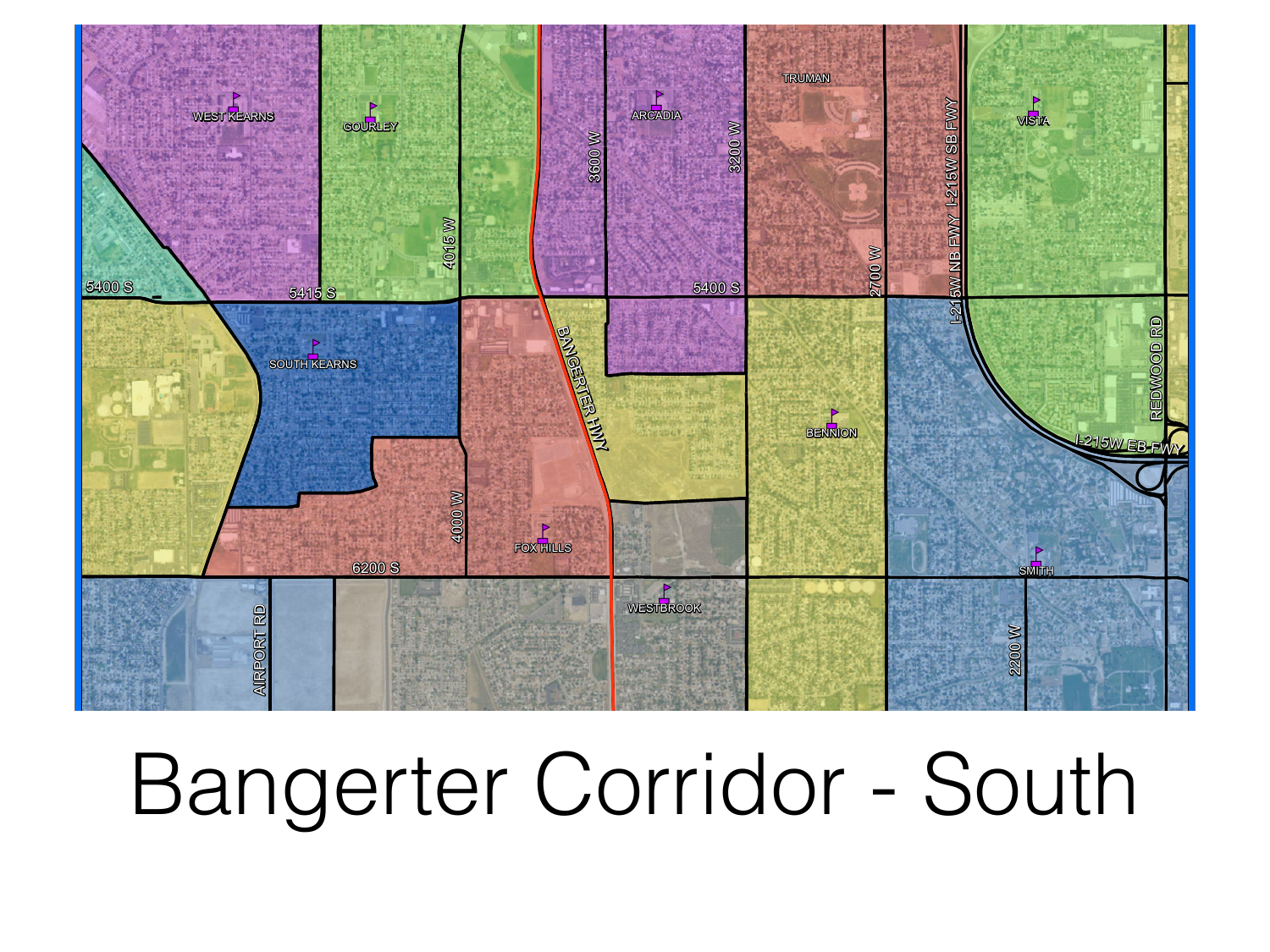## Bangerter Corridor - South

- Avoid school boundaries straddling Bangerter
- New South Kearns scheduled to open fall 2020
- Current South Kearns enrollment 325. Capacity of new building will be 700
- Elementary Best Practices minimum 3, optimum 4-5 teachers per grade
- Solutions?